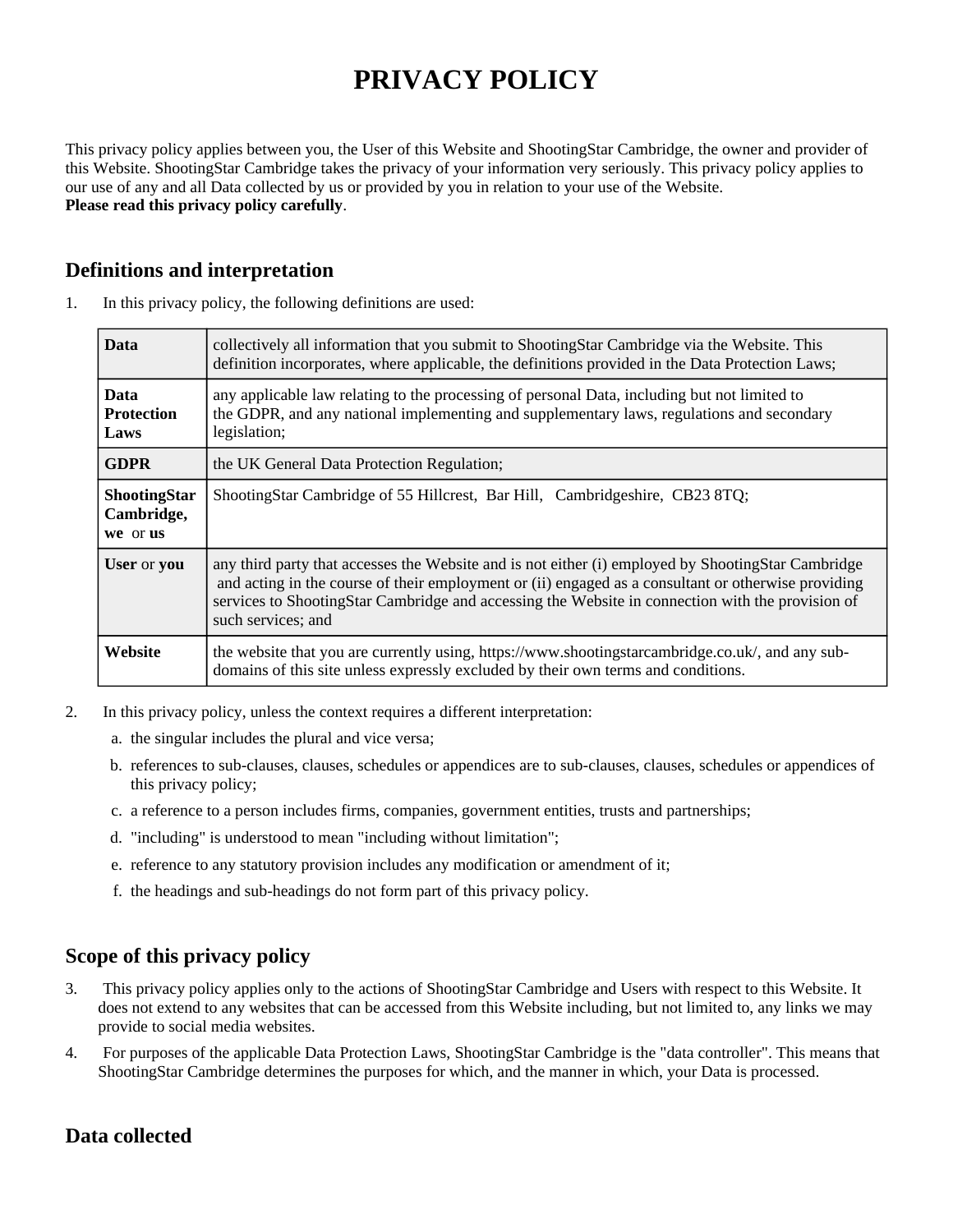- 5. We may collect the following Data, which includes personal Data, from you:
	- a. name;
	- b. date of birth;
	- c. contact Information such as email addresses and telephone numbers;

in each case, in accordance with this privacy policy.

## **How we collect Data**

- 6. We collect Data in the following ways:
	- a. data is given to us by you ; and
	- b. data is collected automatically.

## **Data that is given to us by you**

- 7. ShootingStar Cambridge will collect your Data in a number of ways, for example:
	- a. when you contact us through the Website, by telephone, post, e-mail or through any other means;
	- b. when you enter a competition or promotion through a social media channel;
	- c. when you make payments to us, through this Website or otherwise;
	- d. when you use our services;

in each case, in accordance with this privacy policy.

## **Data that is collected automatically**

- 8. To the extent that you access the Website, we will collect your Data automatically, for example:
	- a. we automatically collect some information about your visit to the Website. This information helps us to make improvements to Website content and navigation, and includes your IP address, the date, times and frequency with which you access the Website and the way you use and interact with its content.

## **Our use of Data**

- 9. Any or all of the above Data may be required by us from time to time in order to provide you with the best possible service and experience when using our Website. Specifically, Data may be used by us for the following reasons:
	- a. internal record keeping;
	- b. transmission by email of marketing materials that may be of interest to you;

in each case, in accordance with this privacy policy.

- 10. We may use your Data for the above purposes if we deem it necessary to do so for our legitimate interests. If you are not satisfied with this, you have the right to object in certain circumstances (see the section headed "Your rights" below).
- 11. For the delivery of direct marketing to you via e-mail, we'll need your consent, whether via an opt-in or soft-opt-in:
	- a. soft opt-in consent is a specific type of consent which applies when you have previously engaged with us (for example, you contact us to ask us for more details about a particular product/service, and we are marketing similar products/services). Under "soft opt-in" consent, we will take your consent as given unless you opt-out.
	- b. for other types of e-marketing, we are required to obtain your explicit consent; that is, you need to take positive and affirmative action when consenting by, for example, checking a tick box that we'll provide.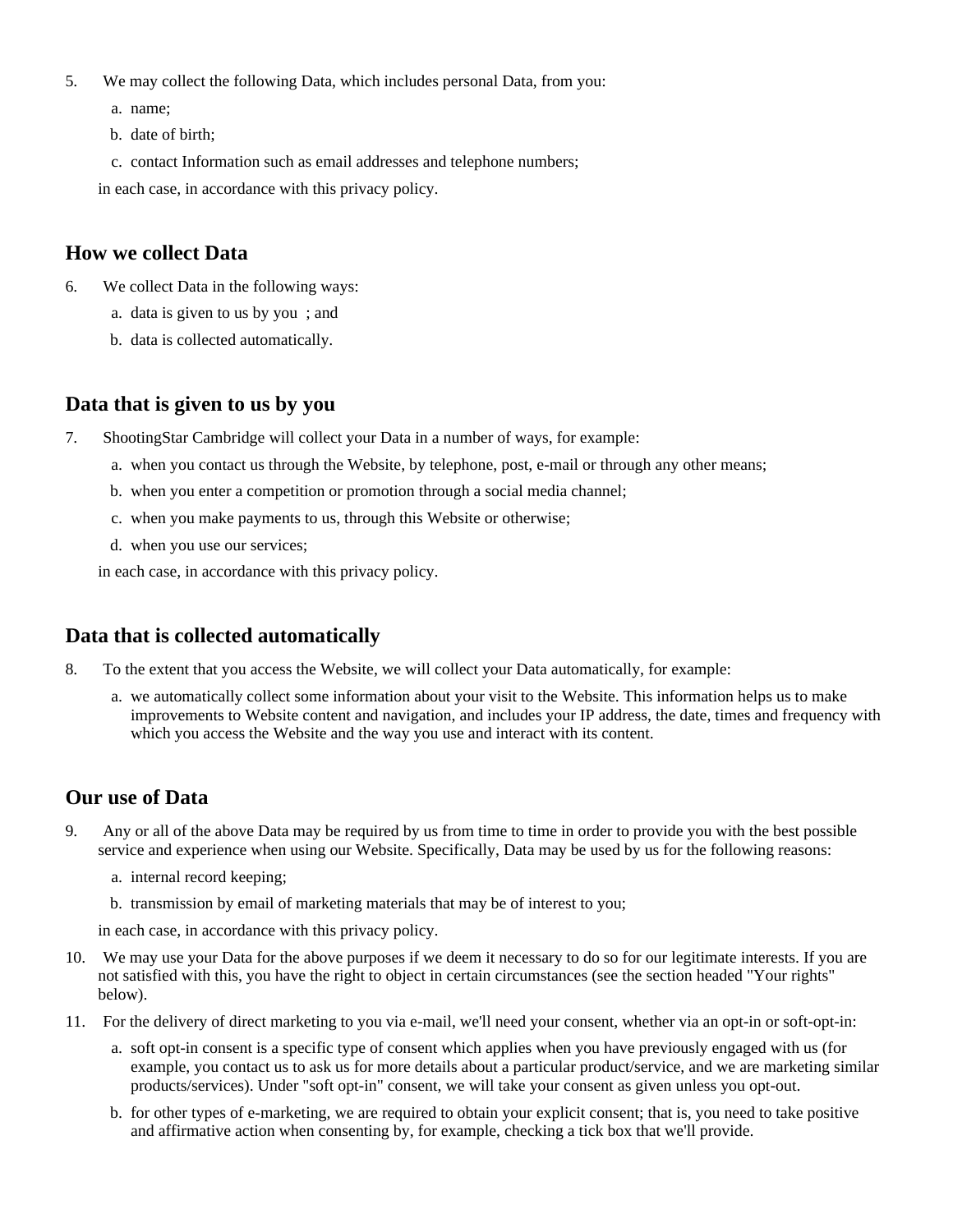c. if you are not satisfied about our approach to marketing, you have the right to withdraw consent at any time. To find out how to withdraw your consent, see the section headed "Your rights" below.

#### **Keeping Data secure**

- 12. We will use technical and organisational measures to safeguard your Data, for example:
	- a. access to your account is controlled by a password and a user name that is unique to you.
	- b. we store your Data on secure servers.
- 13. Technical and organisational measures include measures to deal with any suspected data breach. If you suspect any misuse or loss or unauthorised access to your Data, please let us know immediately by contacting us via this e-mail address: info@shootingstarcambridge.co.uk.
- 14. If you want detailed information from Get Safe Online on how to protect your information and your computers and devices against fraud, identity theft, viruses and many other online problems, please visit www.getsafeonline.org. Get Safe Online is supported by HM Government and leading businesses.

#### **Data retention**

- 15. Unless a longer retention period is required or permitted by law, we will only hold your Data on our systems for the period necessary to fulfil the purposes outlined in this privacy policy or until you request that the Data be deleted.
- 16. Even if we delete your Data, it may persist on backup or archival media for legal, tax or regulatory purposes.

## **Your rights**

- 17. You have the following rights in relation to your Data:
	- a. **Right to access** the right to request (i) copies of the information we hold about you at any time, or (ii) that we modify, update or delete such information. If we provide you with access to the information we hold about you, we will not charge you for this, unless your request is "manifestly unfounded or excessive." Where we are legally permitted to do so, we may refuse your request. If we refuse your request, we will tell you the reasons why.
	- b. **Right to correct** the right to have your Data rectified if it is inaccurate or incomplete.
	- c. **Right to erase** the right to request that we delete or remove your Data from our systems.
	- d. **Right to restrict our use of your Data** the right to "block" us from using your Data or limit the way in which we can use it.
	- e. **Right to data portability** the right to request that we move, copy or transfer your Data.
	- f. **Right to object** the right to object to our use of your Data including where we use it for our legitimate interests.
- 18. To make enquiries, exercise any of your rights set out above, or withdraw your consent to the processing of your Data (where consent is our legal basis for processing your Data), please contact us via this e-mail address: info@shootingstarcambridge.co.uk.
- 19. If you are not satisfied with the way a complaint you make in relation to your Data is handled by us, you may be able to refer your complaint to the relevant data protection authority. For the UK, this is the Information Commissioner's Office (ICO). The ICO's contact details can be found on their website at https://ico.org.uk/.
- 20. It is important that the Data we hold about you is accurate and current. Please keep us informed if your Data changes during the period for which we hold it.

#### **Links to other websites**

21. This Website may, from time to time, provide links to other websites. We have no control over such websites and are not responsible for the content of these websites. This privacy policy does not extend to your use of such websites. You are advised to read the privacy policy or statement of other websites prior to using them.